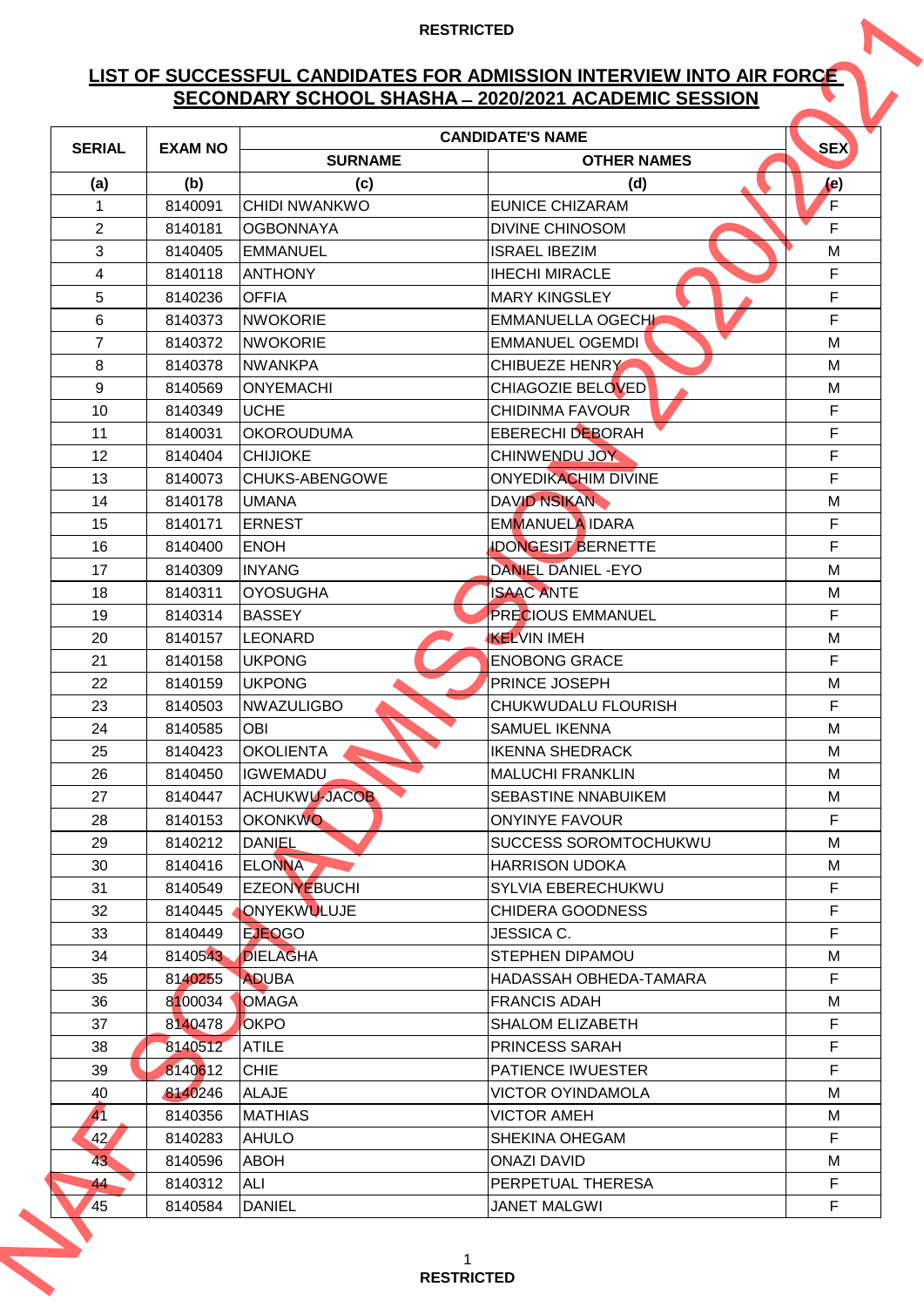## **RESTRICTED**

| (a)             | (b)                | (c)               | (d)                          | (e)         |
|-----------------|--------------------|-------------------|------------------------------|-------------|
| 46              | 8110341            | <b>ETIM</b>       | <b>ELIZABETH MFONOBONG</b>   | F           |
| 47              | 8140387            | <b>OLUOHU</b>     | <b>DESTINY OWOKONU</b>       | F           |
| 48              | 8110274            | <b>OMINI</b>      | <b>ABAM CHRISTIAN</b>        | M           |
| 49              | 8140180            | EKANEM            | <b>UBONGABASI OSASOGIE</b>   | E.          |
| 50              | 8140194            | <b>OGBECHE</b>    | EMMANUEL IYOOWO              | $\mathbf M$ |
| 51              | 8140391            | <b>UGO</b>        | <b>CATHERINE BELLE</b>       | F           |
| 52              | 8140044            | <b>EGAR</b>       | <b>FAVOUR MOTUNRAYO</b>      | F           |
| 53              | 8140562            | <b>JOHN</b>       | <b>FREDDY ASHATTA</b>        | M           |
| 54              | 8140068            | <b>EKOH</b>       | <b>VICTORIA UBAN</b>         | F           |
| 55              | 8140293            | <b>ABIGHE</b>     | <b>EWOMA PEACE</b>           | F           |
| 56              | 8070792            | NELSON-AJUWAGHAN  | SOPHIA NGOZICHUKWU           | F           |
| 57              | 8140265            | <b>NWAELUE</b>    | EMMANUELLA NGOZICHUKWU       | F           |
| 58              | 8140301            | <b>STEPHEN</b>    | <b>BENITA OGHENEFEJIRO</b>   | F           |
| 59              | 8140121            | <b>EGBAH</b>      | <b>DELIGHT CHISOM</b>        | F           |
| 60              | 8140046            | <b>OTAEDAFE</b>   | <b>PRINCEWILL OKE</b>        | M           |
| 61              | 8140364            | <b>OMEFE</b>      | <b>IFECHUKWUDE RACHEL</b>    | F           |
| 62              | 8140566            | AKPEMEDE          | <b>DIVINE IRUOGHENE</b>      | F           |
| 63              | 8140394            | <b>ABANUM</b>     | <b>MARTINS AZUKA</b>         | M           |
| 64              | 8140198            | OSAJIOKWU         | PHILIP UGOLISE               | M           |
| 65              | 8140590            | <b>EGWUATU</b>    | <b>FLOURISH CHINONSO</b>     | F           |
| 66              | 8140402            | <b>ABIRI</b>      | <b>CHARLES EFE</b>           | M           |
| 67              | 8140269            | <b>OKONKWO</b>    | <b>SARAH NGOZI</b>           | F           |
| 68              | 8140228            | <b>CHIGBUE</b>    | <b>DOMINION SOMTOCHUKWU</b>  | M           |
| 69              | 8140520            | <b>OGEREKA</b>    | <b>EMMANUELLA TOLUWALOPE</b> | F           |
| 70              | 8140398            | <b>ABANUM</b>     | <b>PETER OSOKAM</b>          | M           |
| 71              | 8140608            | NWAOKWU           | <b>DANIEL ALEXANDER</b>      | M           |
| 72              | 8140268            | <b>UNEKE</b>      | <b>IKEMDINACHI PROSPER</b>   | M           |
| 73              | 8140535            | <b>BARRY</b>      | <b>PRASIE ALKODION</b>       | M           |
| 74              | 8140161            | <b>EHIZELE</b>    | <b>IRABORNOSE ISAAC</b>      | M           |
| 75              | 8140365            | <b>BUORO</b>      | <b>ZOE OREMAH</b>            | M           |
| 76              | 8140508            | AFEMIKHE          | <b>TESTIMONEY MONDAY</b>     | F           |
| 77              | 8140515            | <b>IKPEFAN</b>    | <b>FAVOUR ONOHIJIE</b>       | F           |
| 78              | 8140034            | <b>OLOWOJOBA</b>  | <b>EDANA OMETERE</b>         | F           |
| 79              |                    | <b>EGUABU</b>     | OLUWASEYITAN MARVELOUS       | F           |
| 80              | 8140226<br>8140337 | OKPOKO-           | <b>AISEOSA SHALOM</b>        | F           |
| 81              | 8140444            | <b>IZEKOR</b>     | PRAISE OSAHON                | M           |
|                 |                    | <b>FESTUS</b>     |                              | F           |
| 82              | 8140202            |                   | OSEMUDIAMEN DEBORAH          |             |
| 83              | 8140606            | <b>DENNIS</b>     | <b>BERYL OLATOMIWA</b>       | M           |
| 84              | 8140425            | OSAROBO           | <b>GRACE OSARUGUEMWEN</b>    | F           |
| 85              | 8140381            | <b>ODIA</b>       | <b>JEDIDIAH ONOSEDEBA</b>    | м           |
| 86              | 8140007            | ELAMAH            | EZRA EBUKA                   | M           |
| 87              | 8140168            | ABHULIMEN         | <b>LIVINGSTON EROMOSELE</b>  | M           |
| 88              | 8140156            | <b>AKHAGBE</b>    | <b>OHIEIN EMMANUEL</b>       | M           |
| 89              | 8140490            | <b>OSAGIE</b>     | <b>SUCCESS RAPHAEL</b>       | M           |
| 90              | 8140182            | <b>AKHIWU</b>     | JOEL AYOOLUWA                | M           |
| 91              | 8140016            | <b>ANIGILAJE</b>  | BEST TOLUWANIMI              | M           |
| 92 <sub>2</sub> | 8140574            | <b>AJAYI</b>      | <b>DEMILADE DAVID</b>        | M           |
| 93 <sup>′</sup> | 8140526            | <b>OWOSENI</b>    | DANIEL BOLUWATIFE            | м           |
| 94              | 8140174            | <b>AJOFOYINBO</b> | <b>FISAYO OLUWASEUN</b>      | м           |
| 95              | 8140067            | <b>OLUWAGBEBE</b> | ALEX OLUWADARASIMI           | M           |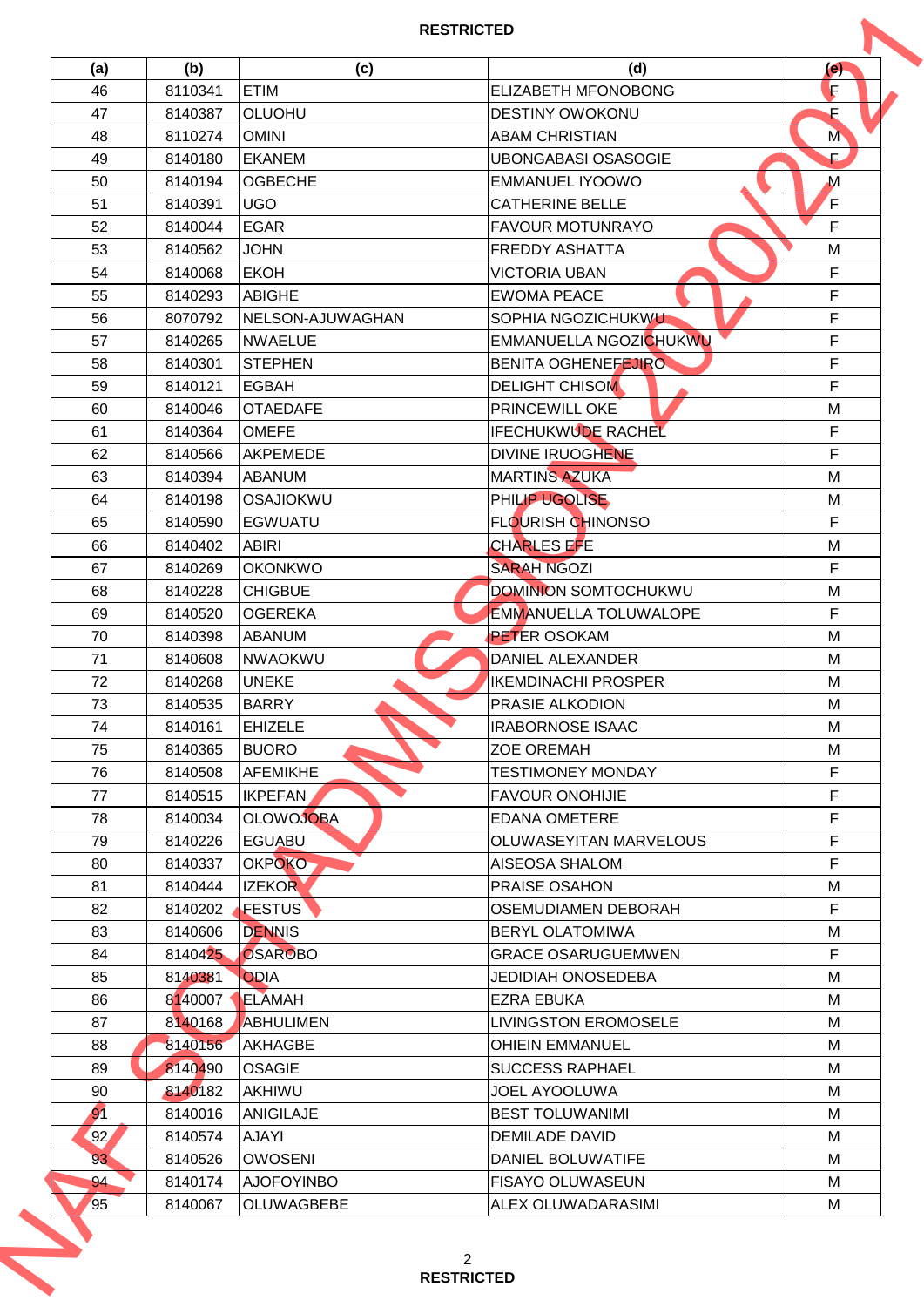| (a)  | (b)     | (c)                | (d)                         | (e)          |
|------|---------|--------------------|-----------------------------|--------------|
| 96   | 8140525 | <b>OLUWATUYI</b>   | OLUWAJOMILOJU SAMUEL        | M            |
| 97   | 8140057 | <b>OKE</b>         | DANIEL OREOLUWA             | $\mathsf{M}$ |
| 98   | 8140143 | <b>OLORUNTUASE</b> | OLUMUREWA SAMUEL            | M            |
| 99   | 8140263 | ADEDAYO            | <b>EMMANUEL TEMILOLUWA</b>  | M            |
| 100  | 8140099 | <b>AKINOLA</b>     | ADEOLA DINAH                | Æ            |
| 101  | 8140480 | ABAEKERE           | <b>ADEJUWON ANDREW</b>      | M            |
| 102  | 8140317 | <b>BABALOLA</b>    | DAVID OLUWASEMILORE         | M            |
| 103  | 8140011 | <b>BAMISE</b>      | ESTHER OLUWABUSOLA          | F            |
| 104  | 8140032 | <b>NATHANIEL</b>   | DANIEL OLUWADAMILARE        | M            |
| 105  | 8140452 | <b>OYEWOLE</b>     | <b>MERCY OLUWASEUN</b>      | M            |
| 106  | 8140076 | <b>ADEOLA</b>      | TIOLUWALASE OLUWAMIDUNBARIN | M            |
| 107  | 8140476 | <b>DADA</b>        | <b>ESTHER OYINKANSOLA</b>   | F            |
| 108  | 8140141 | AJAYI-BABATUNDE    | <b>OLOLADE ASEOLUWA</b>     | M            |
| 109  | 8140149 | <b>ONAGA</b>       | <b>IFUNANYA MIRACLE</b>     | F            |
| 110  | 8140222 | <b>CHIJIOKE</b>    | <b>PRINCE JOEL</b>          | M            |
| 111  | 8140043 | <b>EZE</b>         | <b>UGOCHUKWU DANIEL</b>     | M            |
| 112  | 8140363 | <b>OKAFOR</b>      | LEO TOM CHUKWUDUMEBI        | M            |
| 113  | 8140013 | AGU                | DIVINE CHIDUBEM DAVID       | M            |
| 114  | 8140003 | <b>ATTAMA</b>      | <b>CHIDUBEM BRIAN</b>       | M            |
| 115  | 8140187 | <b>OGUAMA</b>      | <b>KELECHI DENNIS</b>       | M            |
| 116  | 8140313 | <b>NWACHUKWU</b>   | <b>EMMANUEL CHUKWU</b>      | M            |
| 117  | 8140362 | <b>NDUBUISI</b>    | <b>VICTOR ONYEKACHUKWU</b>  | M            |
| 118  | 8140152 | <b>UZOCHUKWU</b>   | <b>COLLINS CHISOM</b>       | M            |
| 119  | 8140597 | <b>ANIDIOBI</b>    | <b>CHRISTIAN CHINONSO</b>   | M            |
| 120  | 8140030 | <b>OTIJI</b>       | <b>MMESOMA EMMANUELLA</b>   | F            |
| 121  | 8140565 | <b>GOLD MBAH</b>   | SHARON OGOCHUKWU            | F            |
| 122  | 8140568 | <b>ENE</b>         | <b>CHIOMA MICHELLE</b>      | F            |
| 123  | 8140553 | <b>NWARIBE</b>     | <b>EMMANUEL IZUCHUKWU</b>   | M            |
| 124  | 8140591 | <b>OKORO</b>       | KAMSIYOCHUKWU KENNEDY       | M            |
| 125  | 8140601 | <b>NICHOLAS</b>    | <b>STEPHANIE -</b>          | F            |
| 126  | 8140383 | <b>DIKE</b>        | DAVID KAMSIYIOCHUKWU        | M            |
| 127  | 8140284 | ONYEKWELLE         | DECLAN AZIZECHUKWU          | M            |
| 128  | 8140094 | NWAORGU            | AMARACHI MARIA FAUSTINA     | F            |
| 129  | 8140230 | <b>BEN-NWANKWO</b> | KAMSIRIOCHUKWU EUSTACE      | F            |
| 130  | 8140087 | <b>EBERECHUKWU</b> | <b>KLEVER NMERICHI</b>      | M            |
| 131  | 8140108 | <b>EBERECHUKWU</b> | <b>SUCCESS THELMA</b>       | F            |
| 132  | 8140379 | <b>OKWARAOHA</b>   | STEPHANIE CHIDINMA          | F            |
| 133  | 8140006 | <b>EKEOMA</b>      | <b>ANTHONY CHIDOZIE</b>     | M            |
| 134  | 8110226 | <b>NWACHUKWU</b>   | <b>MABEL IHUOMA</b>         | F            |
| 135  | 8140239 | ABIAHU             | NAETOCHUKWU DAVID           | M            |
| 136  | 8140420 | <b>IKE</b>         | CHUKWUEBUKA FAVOUR          | M            |
| 137  | 8110224 | <b>ILOBINSO</b>    | MUNACHI EMMANUELA           | F            |
|      |         | 0SAFO              |                             | M            |
| 138  | 8140221 |                    | <b>EMMANUEL AGYEI</b>       |              |
| 139  | 8140583 | <b>NWOSU</b>       | DIVINE OTITODILINNA         | M            |
| 140  | 8140217 | <b>AMUKA</b>       | SOCHIMAOBI JULIAN           | M            |
| 141  | 8140089 | <b>IKEBUNDU</b>    | KAYLA CHIMAMANDA            | F            |
| 142' | 8140432 | <b>YASHIM</b>      | <b>ENOCH FOUSI</b>          | M            |
| 143  | 8140366 | <b>BATURE</b>      | <b>GERALD ZASAN</b>         | M            |
| 144  | 8120100 | <b>IBRAHIM</b>     | <b>JAFAR</b>                | M            |
| 145  | 8140078 | <b>BALARABE</b>    | MUHAMMED-MUJAHID            | M            |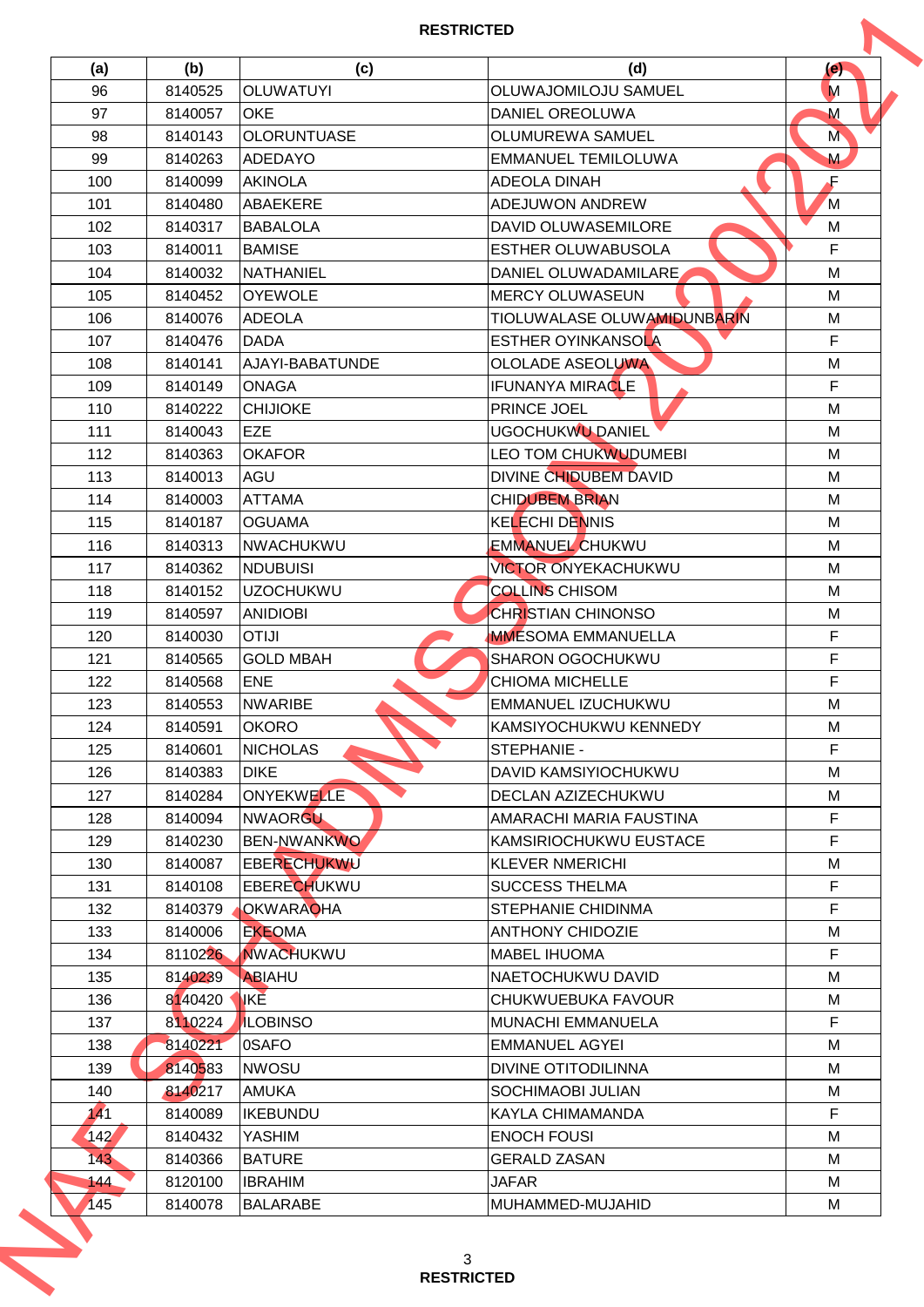| (a) | (b)     | (c)                  | (d)                           | (e)          |
|-----|---------|----------------------|-------------------------------|--------------|
| 146 | 8140123 | <b>UMAR</b>          | <b>ABUBAKAR HALIMA</b>        | F            |
| 147 | 8140329 | <b>YUSUF</b>         | <b>OPEYEMI ABDULSABUUR</b>    | $\mathsf{M}$ |
| 148 | 8140330 | <b>YUSUF</b>         | IMODUPE AISHA                 | È            |
| 149 | 8080519 | <b>WAYAS</b>         | <b>MOFEOLUWA BEST-EDIDION</b> | M            |
| 150 | 8140587 | <b>MAHA</b>          | <b>SUNDAY ISIAH</b>           | $\mathbf M$  |
| 151 | 8140154 | <b>HARUNA</b>        | MUBARAK MUHAMMED              | M            |
| 152 | 8140244 | <b>SHITTU USMAN</b>  | <b>SALSABILA</b>              | F            |
| 153 | 8140129 | <b>SAEED</b>         | <b>ABDULSAUBOOR OGIRIMA</b>   | M            |
| 154 | 8140307 | ABDULAZEEZ           | <b>MARIAM OYIZA</b>           | F            |
| 155 | 8140183 | <b>OGBONNEWO</b>     | OLUWAFIKAYOMI JORDAN          | M            |
| 156 | 8140289 | <b>OMOJOLAIBI</b>    | <b>PRECIOUS JESUTOFUNML</b>   | F            |
| 157 | 8140165 | <b>OBOJOS</b>        | <b>HAVILAH AHUOIZA</b>        | F            |
| 158 | 8140227 | ADEYEYE              | AISHAT OLAMIDE                | F            |
| 159 | 8140598 | <b>ADELEYE</b>       | <b>ENIAYO DIVINE</b>          | F            |
| 160 | 8140274 | <b>OYEYI</b>         | <b>EXCEL AKOLADE</b>          | M            |
| 161 | 8140096 | MOSHOOD              | MARDHIYYAH OLANREWAJU         | F            |
| 162 | 8140172 | <b>ADESOYE</b>       | <b>FARIDAH ABIMBOLA</b>       | F            |
| 163 | 8140083 | <b>ABDULRAHEEM</b>   | <b>AISHA ANIKE</b>            | F            |
| 164 | 8140576 | <b>BAMIDELE</b>      | DANIEL BOLUWATIFE             | M            |
| 165 | 8140514 | <b>ARINDE</b>        | <b>TOLUWANIMI SHARON</b>      | F            |
| 166 | 8140527 | <b>AROYEHUN</b>      | OLUWAFUNKOLA IMAN             | F            |
| 167 | 8140065 | AYANDA               | <b>SAMUEL IREOLUWA</b>        | M            |
|     |         |                      | <b>DAMILOLA DEBORAH</b>       | F            |
| 168 | 8140422 | <b>ISHOLA</b>        |                               |              |
| 169 | 8140570 | <b>MUHAMMED</b>      | <b>ABDUR-RAHMAN SUDAIS</b>    | M            |
| 170 | 8140327 | <b>OMOTOSHO</b>      | <b>AWWAL OPEYEMI</b>          | M            |
| 171 | 8140410 | <b>ADENIYI</b>       | <b>RAMON ADEDAMOLA</b>        | M            |
| 172 | 8140441 | <b>OGUNSANYA</b>     | <b>DANIEL OLUWATOBI</b>       | M            |
| 173 | 8140502 | <b>ADEKUNLE</b>      | <b>ALI DAMILOLA</b>           | M            |
| 174 | 8140474 | <b>KEKERE-EKUN</b>   | <b>IFAREEDAH RAHUF</b>        | F            |
| 175 | 8140197 | <b>ADEKUNLE</b>      | <b>JELILAT KANYINSOLA</b>     | F            |
| 176 | 8140477 | <b>GIDADO</b>        | MUSTAPHA ADEKUNLE             | M            |
| 177 | 8140109 | <b>OKOOSI</b>        | IMAUTON OLASUBOMI             | M            |
| 178 | 8140124 | <b>YAHAYA</b>        | <b>BOLATITO JOY</b>           | F            |
| 179 | 8140259 | <b>ADENIRAN</b>      | <b>MORDYYAH ENIOLA</b>        | F            |
| 180 | 8140473 | <b>EMIDA</b>         | <b>KHAIRAT OLANIKE</b>        | F            |
| 181 | 8140052 | <b>DADA</b>          | <b>WINNY AYINKE</b>           | F            |
| 182 | 8140139 | KESHINRO             | <b>GBOLAHAN AHMEED</b>        | M            |
| 183 | 8140531 | <b>BASHIR-AINA</b>   | ABDULHAKEEM OLOLADE           | M            |
| 184 | 8140110 | <b>AKINOLA</b>       | <b>OLAJUMOKE ESTHER</b>       | F            |
| 185 | 8140079 | <b>HOMIL</b>         | EMMANUEL CHIOMA               | M            |
| 186 | 8140368 | AWOMOLO              | <b>AYOMIDE ENOCH</b>          | M            |
| 187 | 8140609 | <b>THOMPSON</b>      | <b>OMOLOLA</b>                | F            |
| 188 | 8140199 | <b>OGUNTADE</b>      | ABDULMUIZ ARIYO               | M            |
| 189 | 8140299 | <b>BABATUNDE</b>     | MARIA ANUOLUWAPO              | F            |
| 190 | 8140297 | JOSEPH .D. EKPENYONG | <b>FIONA</b>                  | F            |
| 191 | 8140114 | <b>OLUSEGUN</b>      | ALEXANDER DAMILOLA            | M            |
| 192 | 8140126 | <b>MAKANJU</b>       | <b>OLASUBOMI MISTURAT</b>     | F            |
| 193 | 8140380 | <b>BELLO</b>         | <b>RODIAT AYOMIDE</b>         | F            |
| 194 | 8140018 | <b>ORESOTU</b>       | <b>JEMIMA OLUWAJOMILOJU</b>   | F            |
|     |         | LAWAL                | <b>OLALADE JOY</b>            | F            |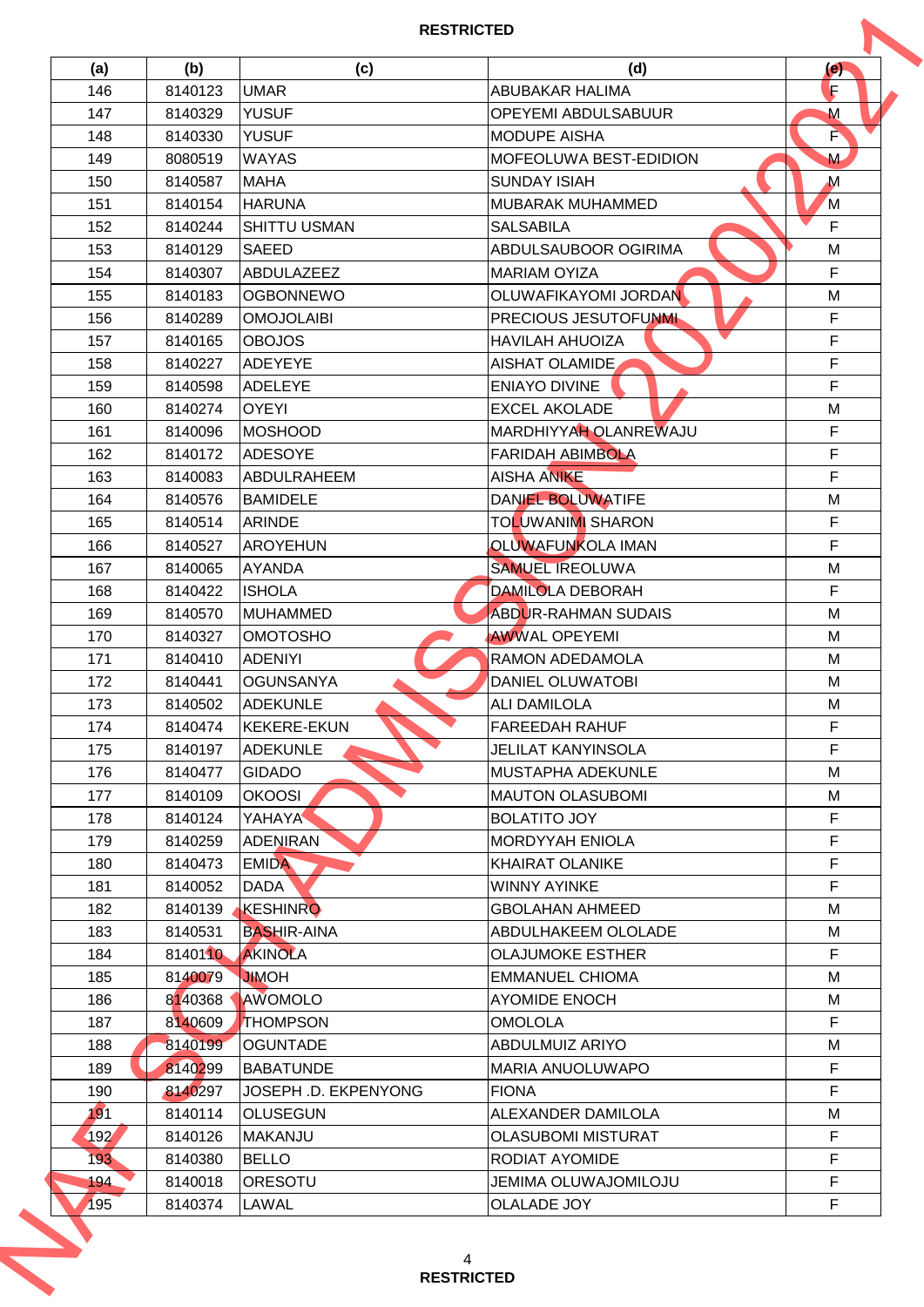| (a)  | (b)                | (c)                              | (d)                                                     | (e)    |
|------|--------------------|----------------------------------|---------------------------------------------------------|--------|
| 196  | 8140138            | EGUNGBOHUN                       | <b>HABEEB ADEGOKE</b>                                   | M      |
| 197  | 8070823            | <b>OGUNYEMI</b>                  | <b>OLUSOJI SAMUEL</b>                                   | M      |
| 198  | 8140471            | <b>MUSTAPHA</b>                  | <b>BARAKAT IFEOLUWA</b>                                 | È      |
| 199  | 8140064            | <b>ADENIRAN</b>                  | <b>AKOREDE</b>                                          | Ē,     |
| 200  | 8140321            | <b>TAWOSE</b>                    | <b>OMOLADE ABOSEDE</b>                                  | F      |
| 201  | 8140069            | <b>MOHAMMED</b>                  | IMOHAMMED TSWAYAN                                       | M      |
| 202  | 8140500            | <b>ABDULKAREEM</b>               | <b>MOHAMMED JUNIOR</b>                                  | M      |
| 203  | 8140556            | <b>ANDY</b>                      | <b>SIGNS FEYIKEMI</b>                                   | F      |
| 204  | 8140501            | <b>OLADIPUPO</b>                 | ABDULFATI-HI OMOGBOLAHAN                                | M      |
| 205  | 8140550            | <b>AVOSE</b>                     | <b>MORAYO SESI</b>                                      | F      |
| 206  | 8140019            | <b>ABANISE</b>                   | <b>OLUWATOBILOBA DANIEL</b>                             | M      |
| 207  | 8140376            | <b>KOLAWOLE</b>                  | <b>ISAIAH IFEOLUWA</b>                                  | M      |
| 208  | 8140214            | <b>OWOLABI</b>                   | <b>PHILLIP TAIWO</b>                                    | M      |
| 209  | 8140338            | <b>SALAKO</b>                    | OLUWAGBEMILEKE CHRISTOPHER                              | M      |
| 210  | 8140335            | <b>SONEYE</b>                    | CHRISTABEL OLUWAKOJUIRESIMI                             | F      |
| 211  | 8140215            | <b>OWOLABI</b>                   | PAUL KEHINDE                                            | M      |
| 212  | 8140261            | KAYODE-AYOADE                    | <b>DANIELLA TAMILORE</b>                                | F      |
| 213  | 8140468            | <b>ADELAJA</b>                   | MUJEEDAH ADETOLANI                                      | F      |
| 214  | 8140106            | <b>OSHO</b>                      | <b>ABIGAIL OLUWATOMINI</b>                              | F      |
| 215  | 8140264            | <b>OYELEYE</b>                   | <b>AYOMIDE VICTOR</b>                                   | M      |
| 216  | 8140488            | <b>OLUSOGA</b>                   | <b>GIDEON OREOLUWA</b>                                  | M      |
| 217  | 8140575            | AKINLEYE                         | <b>JOANNAH ADUNADURA</b>                                | F      |
|      |                    |                                  |                                                         | F      |
| 218  | 8140460            | <b>ALLEN</b><br><b>DALAMU</b>    | OLUWAPAMILERINAYO ESTHER<br><b>OLUWANIFEMI MICHELLE</b> | F      |
| 219  | 8140521            |                                  | <b>ADUNADE ISRAEL</b>                                   | M      |
| 220  | 8140532<br>8140435 | <b>OLUDERU</b><br><b>OSIBAJO</b> | <b>ERIAYO</b>                                           | M      |
| 221  |                    |                                  |                                                         |        |
| 222  | 8140489<br>8140196 | <b>SANUSI</b><br><b>ADENIYI</b>  | MOHAMMAD OLAOLUWA                                       | M<br>M |
| 223  |                    |                                  | <b>ADEYEMI DAVID</b>                                    |        |
| 224  | 8140336            | <b>OKUNADE</b>                   | FAWAAZ ADEYINKA<br><b>FOLAKEMI FAVOR</b>                | м<br>F |
| 225  | 8140552            | <b>ADEGBOGO</b>                  |                                                         |        |
| 226  | 8140042            | FALEYE                           | IMARIAM MOYOSORE                                        | F      |
| 227  | 8140310            | ADELAJA                          | <b>OLASUBOMI ESTHER</b><br><b>ABDUL MALIK ADEOLU</b>    | F<br>M |
| 228  | 8140539            | <b>FASHINA</b>                   |                                                         |        |
| 229  | 8140295            | <b>OYEFODUNRIN</b>               | VINCENT MOSOPEFOLUWA                                    | M      |
| 230  | 8140061            | <b>ONASANYA</b>                  | <b>ENOCH IREOLUWA</b>                                   | M      |
| 231  | 8140353            | <b>LASISI</b>                    | AL-AMEEN OLAMILEKAN                                     | M      |
| 232  | 8140415            | LAMINA                           | KARMARDEEN OLAMILEKAN                                   | M      |
| 233  | 8140004            | <b>OBADEYI</b>                   | OLUWATAMILOREAYO EPHRAIM                                | M      |
| 234  | 8140045            | <b>RUFAM</b>                     | IAL-AMEEN ABAYOMI                                       | M      |
| 235  | 8140085            | <b>OLALEKAN</b>                  | <b>JUBRIL OLADELE</b>                                   | м      |
| 236  | 8140136            | <b>SOLATE</b>                    | <b>HALEEMAH ADEOLA</b>                                  | F      |
| 237  | 8140062            | <b>ONAKOYA</b>                   | TOLUWALASE ISAAC                                        | M      |
| 238  | 8140038            | OLANREWAJU                       | OLUWATOBILOBA MICHAEL                                   | M      |
| 239  | 8140485            | <b>AYELABOLA</b>                 | OLUWATOBILOBA SHARA                                     | F.     |
| 240  | 8140563            | <b>JOSH - ALOH</b>               | IPRAISE CHIDERA                                         | M      |
| 241  | 8140340            | <b>EBEGBE</b>                    | OLUWADEMILADE EMMANNUEL                                 | M      |
| 242' | 8140448            | <b>AGUNBIADE</b>                 | <b>ENIOLA</b>                                           | F      |
| 243  | 8140127            | <b>OSUNLA</b>                    | <b>ENIOLADE ELIZABETH</b>                               | F      |
| 244  | 8140166            | <b>TOLORUNJU</b>                 | TENIOLAFUNMI OSIREAMI                                   | F.     |
| 245  | 8140573            | <b>OLABODE</b>                   | <b>OPEYEMI MARVELOUS</b>                                | F      |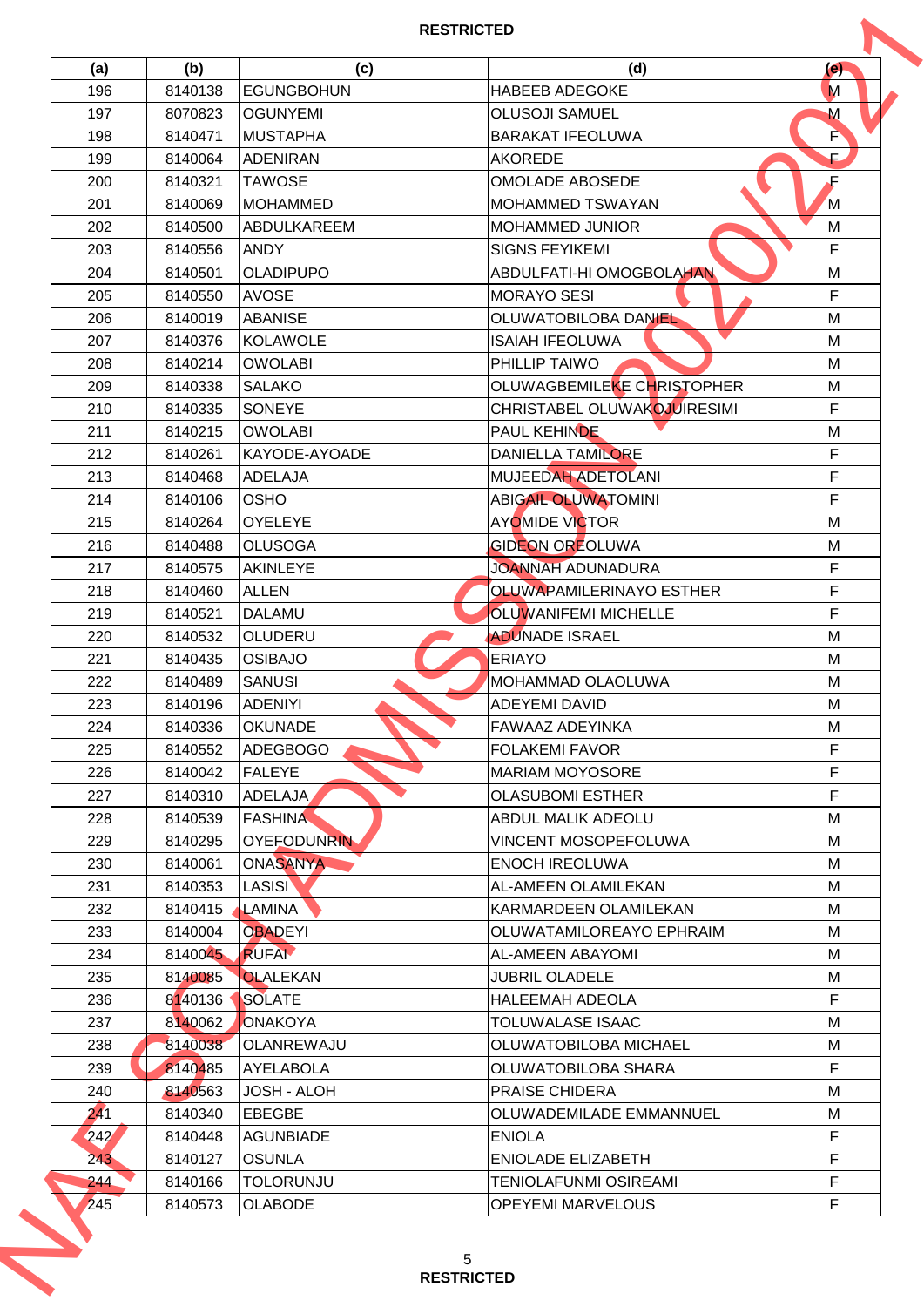| (a) | (b)     | (c)               | (d)                             | (e) |
|-----|---------|-------------------|---------------------------------|-----|
| 246 | 8140369 | <b>AKINNUOYE</b>  | <b>OLUMAYOKUN IFEOLUWA</b>      | F   |
| 247 | 8140493 | <b>AGBEDE</b>     | OLUWAJOMILOJU DEBORAH           | F   |
| 248 | 8140086 | <b>OLAJIDE</b>    | OLATOKUNBO WURAOLA              | È   |
| 249 | 8140594 | <b>OGUNLEYE</b>   | <b>ORIRENITEMI GOODNESS</b>     | Ē,  |
| 250 | 8140002 | <b>ADETULA</b>    | DAVID OLUWATOBILOBA             | F   |
| 251 | 8140218 | DAVIES            | <b>DEBORAH EMMANUELLA</b>       | F   |
| 252 | 8140319 | <b>KAZIM</b>      | <b>ELIZABETH SEMILORE</b>       | F   |
| 253 | 8140440 | <b>OKI</b>        | OLUWATOBILOBA DAVID             | M   |
| 254 | 8140513 | <b>SALAMI</b>     | <b>AYOMIDE VANESSA</b>          | F   |
| 255 | 8140008 | <b>AKINTEMI</b>   | <b>OLUTIMEHIN JORDAN</b>        | M   |
| 256 | 8140142 | FATUTU            | <b>ESTHER OMOWUMI</b>           | F   |
| 257 | 8140231 | ADEMOYEGUN        | OLUWADEMILADE PRECIOUS          | F   |
| 258 | 8140290 | <b>OMOGBEHIN</b>  | IYANUOLUWA ESTHER               | F   |
| 259 | 8140250 | <b>OWOSENI</b>    | <b>OMONIYI DANIEL</b>           | M   |
| 260 | 8140302 | OLUSOLA-OBASA     | <b>TIRENIOLUWA EXCEL</b>        | F   |
| 261 | 8140522 | <b>AYILOLA</b>    | OLUWAJOMILOJU INIOLUWA          | F   |
| 262 | 8140431 | <b>ADEBISI</b>    | <b>OLUWAPELUMI ENOCH</b>        | M   |
| 263 | 8140029 | <b>ADEBAYO</b>    | SAMUEL AYOMIPOSININUOLUWA       | M   |
| 264 | 8140245 | <b>OYETUNJI</b>   | PRAISE MOFIYINFOLUWA            | F   |
| 265 | 8070377 | <b>OLUWASANMI</b> | <b>JESSICA OMOTOLANI</b>        | F   |
|     |         |                   |                                 | F   |
| 266 | 8140035 | <b>ADESOYE</b>    | <b>TEMIDIRE-OLUWA STEPHANIE</b> |     |
| 267 | 8140169 | FAMOROTI          | <b>FAVOUR MOYEGE</b>            | F   |
| 268 | 8140354 | <b>OMOPARIOLA</b> | NIMATULLAH OLAITAN              | F   |
| 269 | 8140467 | <b>ADENIJI</b>    | <b>JOSEPH ADEDAMOLA</b>         | M   |
| 270 | 8140117 | <b>SANUSI</b>     | <b>RODIAT OYINKANSOLA</b>       | F   |
| 271 | 8140516 | <b>HOMIL</b>      | <b>OLAYEMI YUSUF</b>            | M   |
| 272 | 8140602 | <b>INIOLUWA</b>   | <b>DANIEL FAMAKINWA</b>         | M   |
| 273 | 8140107 | <b>TAIWO</b>      | <b>GRACE ENIILALOLUWA</b>       | F   |
| 274 | 8140342 | <b>DARAMOLA</b>   | OYINKANSOLA EMMANUELLA          | F   |
| 275 | 8140517 | <b>OYETADE</b>    | IDAMISOLA ESTHER                | F   |
| 276 | 8070446 | <b>OMOLOYE</b>    | BARBARA HANNAH                  | F   |
| 277 | 8140589 | <b>AJALA</b>      | TEMINIJESU JOSHUA               | M   |
| 278 | 8140036 | <b>OLAYINKA</b>   | <b>SARAH OLAMIDE</b>            | F   |
| 279 | 8140281 | <b>OJO</b>        | ADEDOLA DIVINE                  | F   |
| 280 | 8140586 | <b>AMOO</b>       | OLUWASEMILORE ISRAEL            | M   |
| 281 | 8140530 | <b>LAWAL</b>      | MUHSINAH OLUWABUNMI             | F   |
| 282 | 8140258 | KAREEM            | <b>OLAMIDE FARIDAH</b>          | F   |
| 283 | 8140529 | <b>FASESIN</b>    | <b>DENNIS OLUWAFERANMI</b>      | M   |
| 284 | 8140482 | <b>OLAORE</b>     | ABDULBAATIN ADETUNJI            | M   |
| 285 | 8140323 | KUTI              | TOLANI GOODLUCK                 | м   |
| 286 | 8140434 | <b>AYOADE</b>     | OLUWAFISAYOMI LATEEFAT          | F   |
| 287 | 8140097 | <b>SUNDAY</b>     | <b>FOLARIN EMMANUEL</b>         | M   |
| 288 | 8140051 | <b>KOLAPO</b>     | <b>OLUWASEGUN YUSUF</b>         | M   |
| 289 | 8140581 | <b>FAKOYA</b>     | <b>MOSOPEOLUWA PRECIOUS</b>     | F   |
| 290 | 8190055 | <b>ADEYEMI</b>    | <b>HALIMA ADERINSOLA</b>        | F   |
| 291 | 8140540 | <b>BADERINWA</b>  | KAREEMAH TITILAYO               | F   |
| 292 | 8140419 | ADEKIIGBE         | <b>OLAYISADE ABIDAT</b>         | F   |
| 293 | 8140225 | <b>OYEBODE</b>    | OLUWATOYIN EMMANUELLA           | F   |
| 294 | 8140343 | <b>TAIWO</b>      | DANIEL RERELOLUWA               | м   |
| 295 | 8140147 | <b>OJERINOLA</b>  | OLUWASEMILORE TIMMY             | M   |
|     |         |                   |                                 |     |